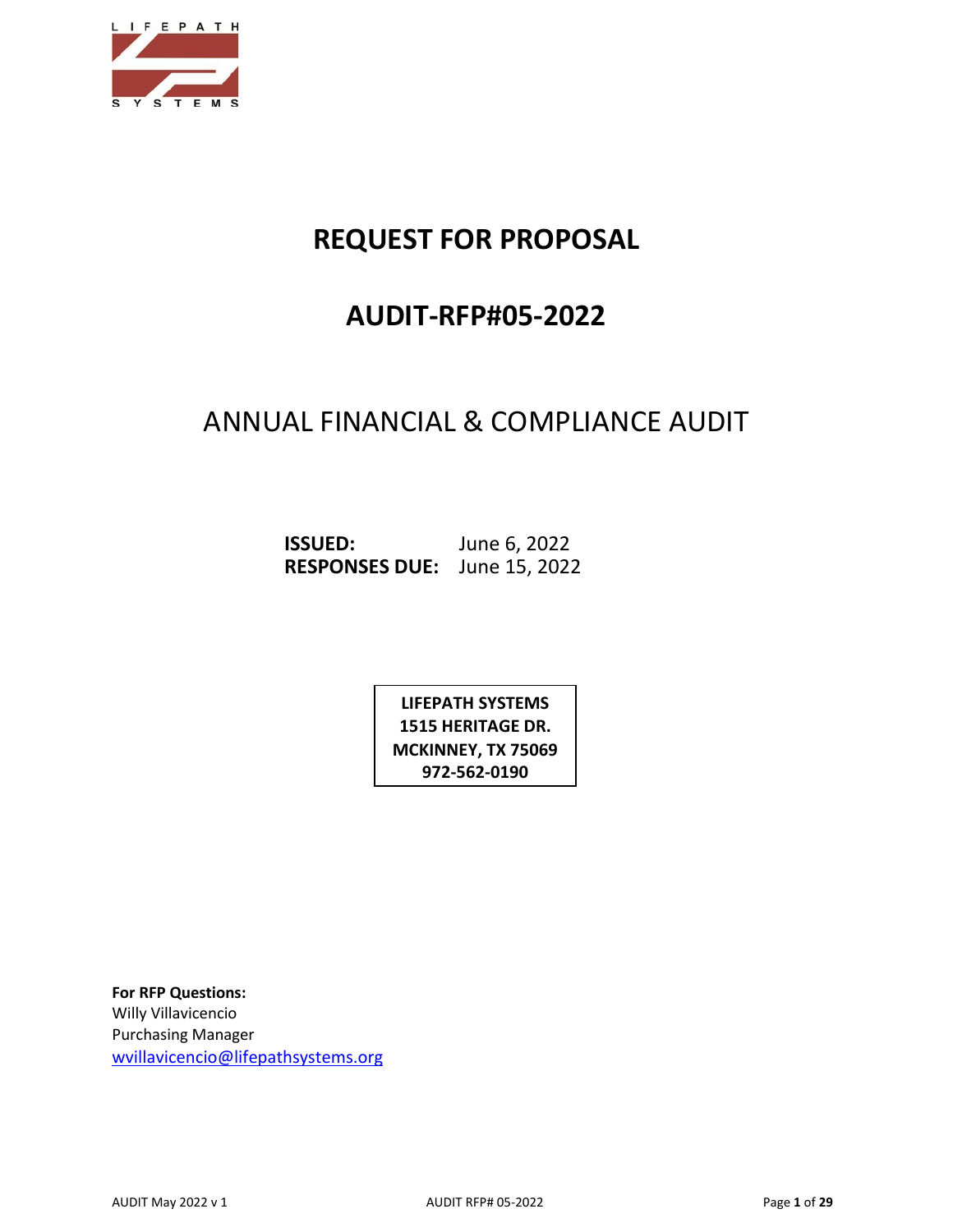

## **REQUEST FOR PROPOSAL (RFP) AUDIT-RFP#05-2022**

## **ANNUAL FINANCIAL & COMPLIANCE AUDIT**

#### **Background Information**

Collin County Mental Health Mental Retardation Center d/b/a LifePath Systems (the "Center") was founded in 1986. It is the Local Behavioral Health Authority (LBHA) and the Local Intellectual and Developmental Disabilities Authority (LIDDA) for Collin County, Texas as authorized by the Texas Health and Human Services Commission (HHSC). In addition to its role as Authority, the Center is a provider of behavioral health services and a provider of services for individuals with intellectual or developmental disabilities.

Throughout this RFP, reference to "Center" is assumed to define and include LifePath Systems. Reference to the "firm" is assumed to include the public accounting firm and any other firms and/or personnel with which the firm has elected to partner for purposes of this RFP.

#### **Purpose of Audit**

The purpose of this application is to assist the Center with obtaining a pool of qualified public accounting firms to provide the annual financial and compliance audit for its fiscal year ending August 31, 2022. The organization-wide audit will encompass the Center's basic financial statements, comprised of the governmental activities, the business-type activities, the aggregate discretely presented component unit, each major fund, and the aggregate remaining fund information, as well as other supplementary schedules and statistical information. The audit is to be performed in accordance with auditing standards generally accepted in the United States of America, the standards applicable to financial audits contained in Government Auditing Standards issued by the Comptroller General of the United States, Title 2 U.S. Code of Federal Regulations Part 200, Uniform Guidance, Administrative Requirements, Cost Principles, and Audit Requirements for Federal Awards, Uniform Grant Management Standards (UGMS) State of Texas Audit Circular, 1 Tex. Admin. Code Ann. §5.167, and the Guidelines for Annual Financial and Compliance Audits of Community Mental Health and Mental RetardationCenter.

#### **Term of the Audit Engagement**

The contract term for the audit services will be September 1, 2022 through August 31, 2023; however, the fiscal year to be audited is September 1, 2021 through August 31, 2022 (FY22). The Center may request to extend the contract for up to five additional one-year terms, following satisfactory delivery of the services specified in the proposal and contract. The contract can be terminated for cause.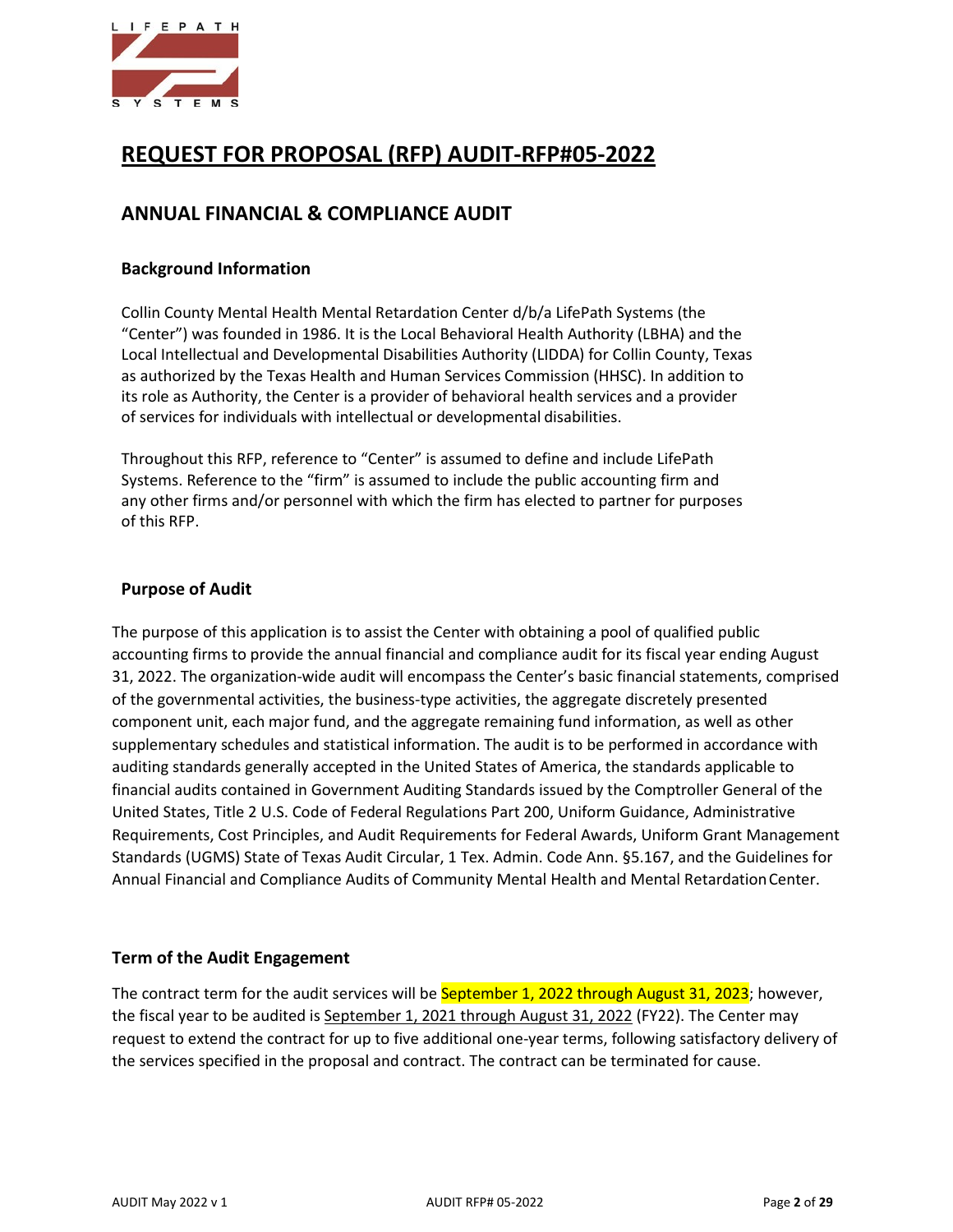

#### **Statement of Requirements**

- 1. Fieldwork will be at the mutual convenience of the Center and the independent firm's schedules.
- 2. On or before December 30, 2022, the preliminary draft of the reports will be presented to the Center for review and comment.
- 3. Satisfactory delivery of the services specified by the request for proposal and the engagement letter shall be accomplished by **January 10, 2023** for inclusion in Board packet prior to the meeting of the Board of Trustees Budget and Finance Committee (**January 19, 2023**).
- 4. The firm will be required to present the reports to the full Board at the **January 26, 2023** Board meeting.
- 5. The firm will be required to provide a management letter containing comments oriented toward constructive improvements, when appropriate.
- 6. The firm will provide the Center with 20 bound copies and one electronic Portable Document Format (PDF) of the signed audit report, following the standards outlined above.
- 7. Copies of the firm's work papers will be made available to the Center and to its coordinating agency, upon request.

#### **Minimum Eligibility Requirements**

In order to be considered eligible to submit a Request for Proposals packet, a public accounting firm must minimally meet the following requirements:

1. Maintain membership in an external quality control review organization

2. Have had a peer review conducted within the past 3 years and an unqualified report issued or a rating of pass received

3. Have verifiable experience in performing Community Mental Health and Individuals with Intellectual/Developmental Disability Center audits of one or more of the 39 Texas centers contracted as LMHA/LBHA and/or LIDDA within the past 3 years

4. Not be under the terms of a public or private reprimand by the Texas State Board of Public Accountancy and/or licensing boards of other states

5. Be eligible to do business in the State of Texas.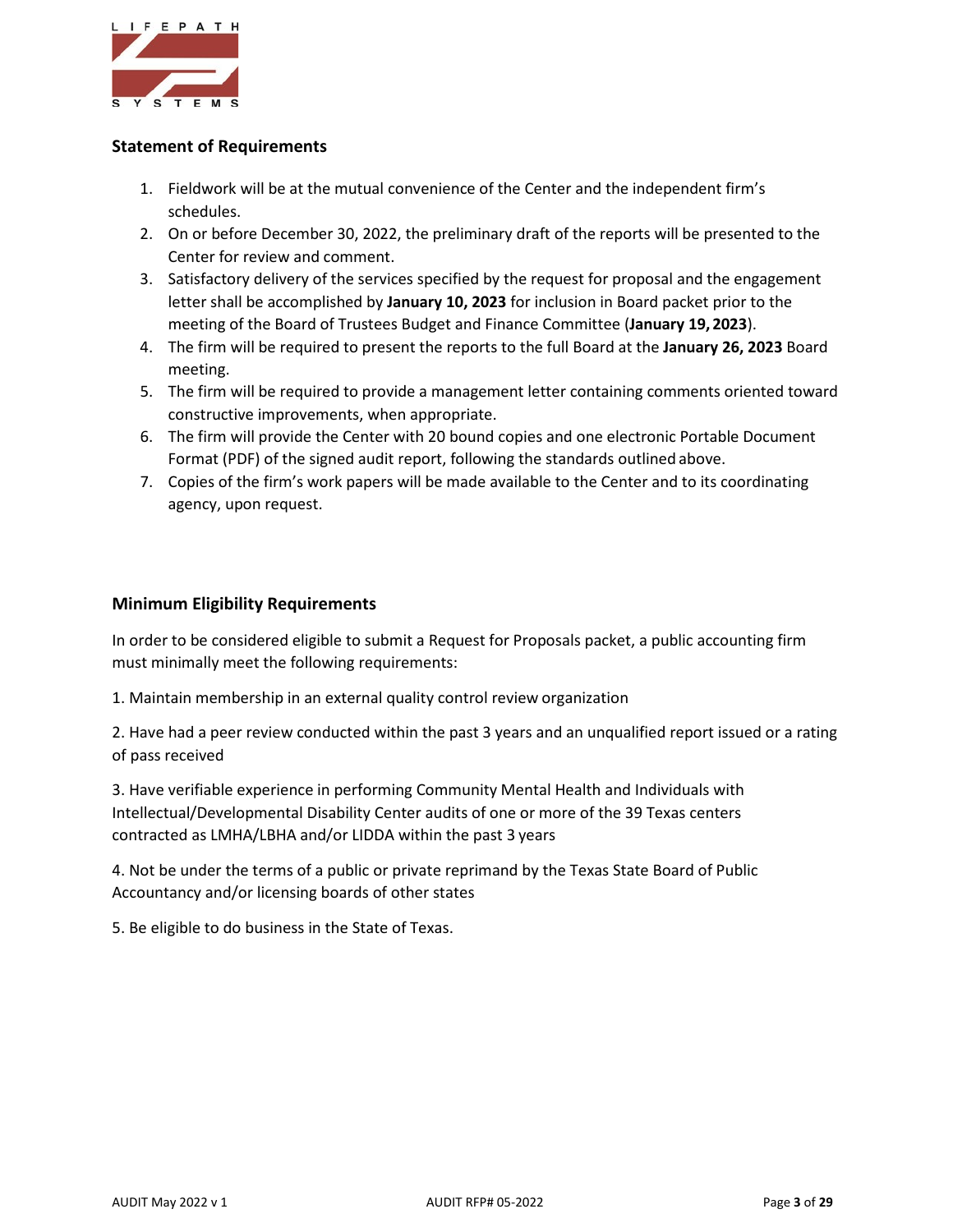

#### **RFP Timeline**

| Advertisement of Request for Proposals  | June 6, 2022     |
|-----------------------------------------|------------------|
| <b>Submittal of Questions</b>           | June 10, 2022    |
| <b>Responses to Questions Posted</b>    | June 13, 2022    |
| Proposals Due                           | June 15, 2022    |
| <b>Interviews of Selected Proposals</b> | June 20-24, 2022 |
| Recommendations to the Board            | June 30, 2022    |
| <b>Contract Award</b>                   | July 1, 2022     |

#### **Proposal Deadline**

Sealed proposals are due no later than 10:00 am on June 15, 2022. Proposals will be unsealed at 4:00 pm the same day. One electronic copy on separate USB flash drives and two bound copies of each document should be addressed to:

LifePath Systems ATTN: Willy Villavicencio, Purchasing Manager 1515 Heritage Dr. (Hand deliveries to Suite 105) McKinney, TX 75069 [wvillavicencio@lifepathsystems.org](mailto:wvillavicencio@lifepathsystems.org)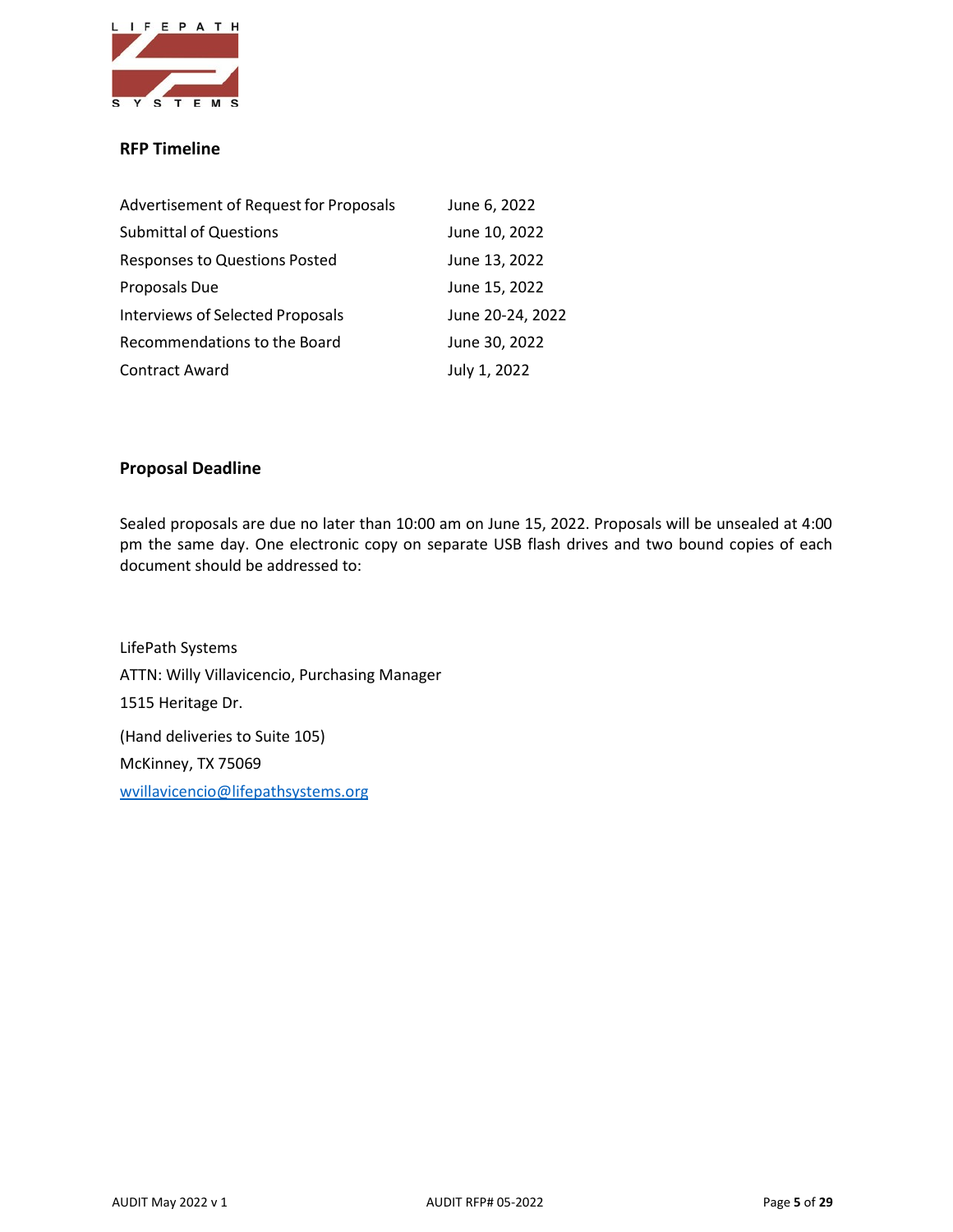

**Fee**

Attach a detailed summary included in your Basic Services Fee, as well as including any additional supporting information as appropriate for requested estimated costs. (e.g., for Additional Services to be compensated on an hourly-rate basis include schedule of personnel for this project and each consultant who provided the service, the hourly rate, and proposed the time expended. For Reimbursable Expenses, provide additional information as appropriate to the project.

#### **Proposal Instructions and Format**

Along with a copy of your standard contract, which will be subject to review, negotiation, and possible revision, please include the following items in any Proposal submitted in response to this RFP:

- 1. Firm name, address, phone, and email.
- 2. Describe your firm's background, ownership of your firm and list its principalshareholders.
- 3. Describe your firm and how it is organized including its overall size in numbers ofemployees.
- 4. Describe the practicing ideas or themes that serve as the central organizing elements of your firm's accounting practice as related to providing annual financial and compliance audits.
- 5. Provide names and resumes of key personnel who would be directly responsible for the work.
- 6. Please submit key reference contact information including telephone numbers, fax numbers and email addresses.
- 7. Submit an organizational chart for the entire recommended accounting team as referenced in item 3 above.
- 8. Provide at least (1) verifiable project in performing Community Mental Health and Individuals with Intellectual/Developmental Disability Center audits of one or more of the 39 Texas centers contracted as LMHA/LBHA and/or LIDDA within the past 3 years.
- 9. Provide a certificate of insurance showing coverages for general liability, automobile liability, worker's compensation, and professional liability.
- 10. Describe the approach and process by which you will develop for a typical project.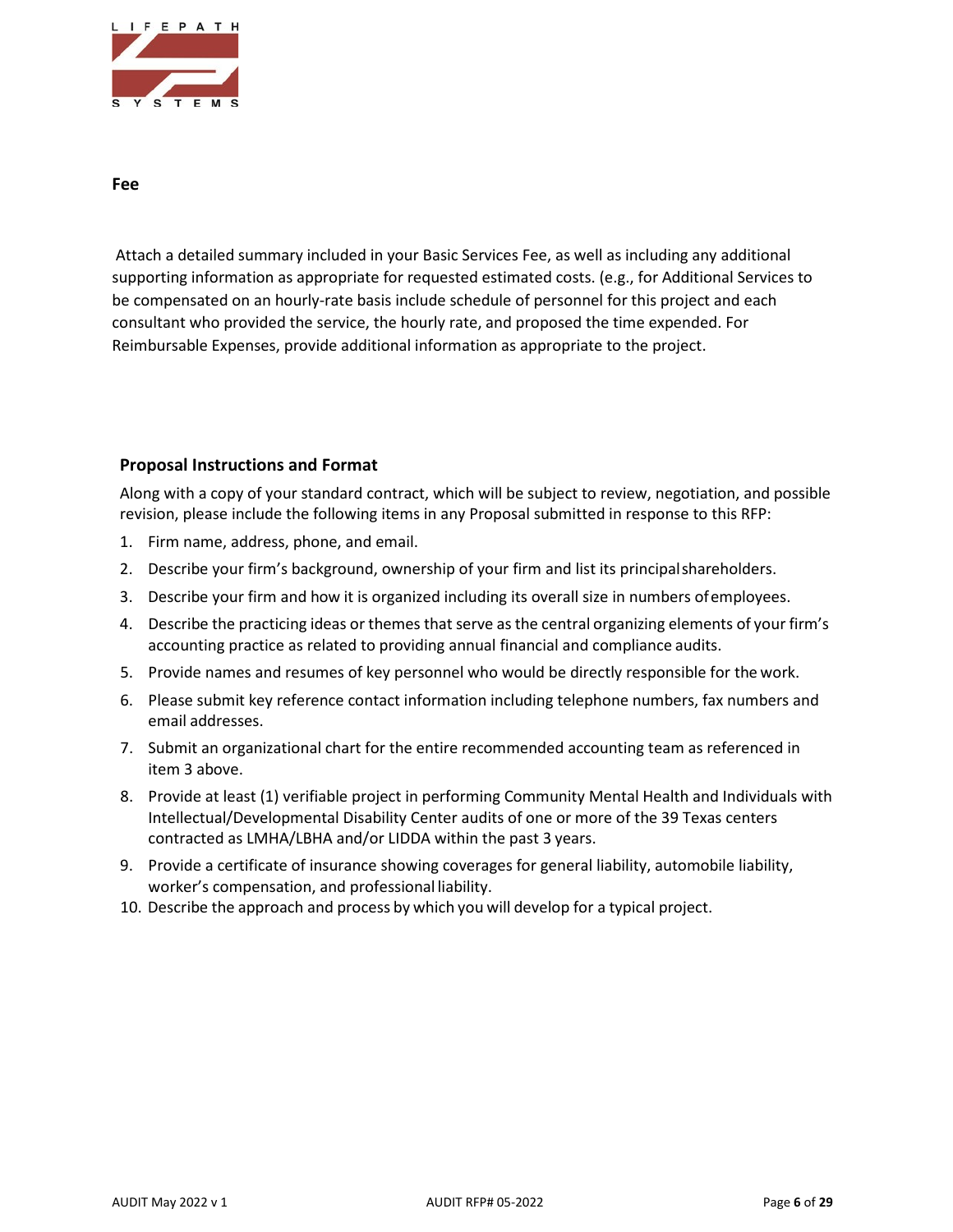

Your response may also contain any narrative, charts, tables, diagrams, or other materials in addition to those called herein; to the extent such additions are useful for clarity or completeness of the response. Attachments should clearly indicate on each page the paragraph in the RFP to which they pertain. The Center will not be liable for any errors in your proposals.

No modifications to your proposal will be accepted except during negotiations initiated by the Center.

The request for proposals and potential inclusion into the interview process shall in no way be deemed to create a binding contract or agreement between the respondent and the Center. Upon recommendation of the firm, the Center will enter into an agreement. If the Center and successful respondent are unable to reach agreement upon a contract, the Center reserves the right to immediately enter into negotiation and agreement with anotherrespondent.

Each respondent submitting a Proposal in response to this RFP acknowledges and agrees that the preparation of all materials for submittal to the Center and all presentation, related costs, and travel expenses are the respondents' sole expense as the Center shall not, under any circumstances, be responsible for any cost or expense by the respondent.

The Center shall be allowed to keep any and all materials submitted by the respondents in regard to this RFP. Each respondent agrees to hold the Center harmless against any expenses, damages, and claims arising from or connected with your proposal, including patent, trademarks, copyright, or other intellectual property infringement or misappropriation.

Any media request of the respondents shall be concurrently directed to the Center during the receipt, analysis, selection, and subsequent contract negotiation until said contract is signed and delivered by the Center.

The Center reserves the right to accept or reject any or all proposals, to alter the selection process in anyway, to postpone the selection process for either party's own convenience at any time, and to waive any defects in proposals submitted. The Center reserves the right to issue addenda to this RFP at any time due to the need for clarification, change in schedule, or other reasons the parties so decide. The Center reserves the right to accept or reject any individual sub-consultants that the successful respondent proposes to use.

Your proposal constitutes an offer that remains open and irrevocable for a period of no less than 30 days unless your proposal states otherwise. Proposals after the award are public documents.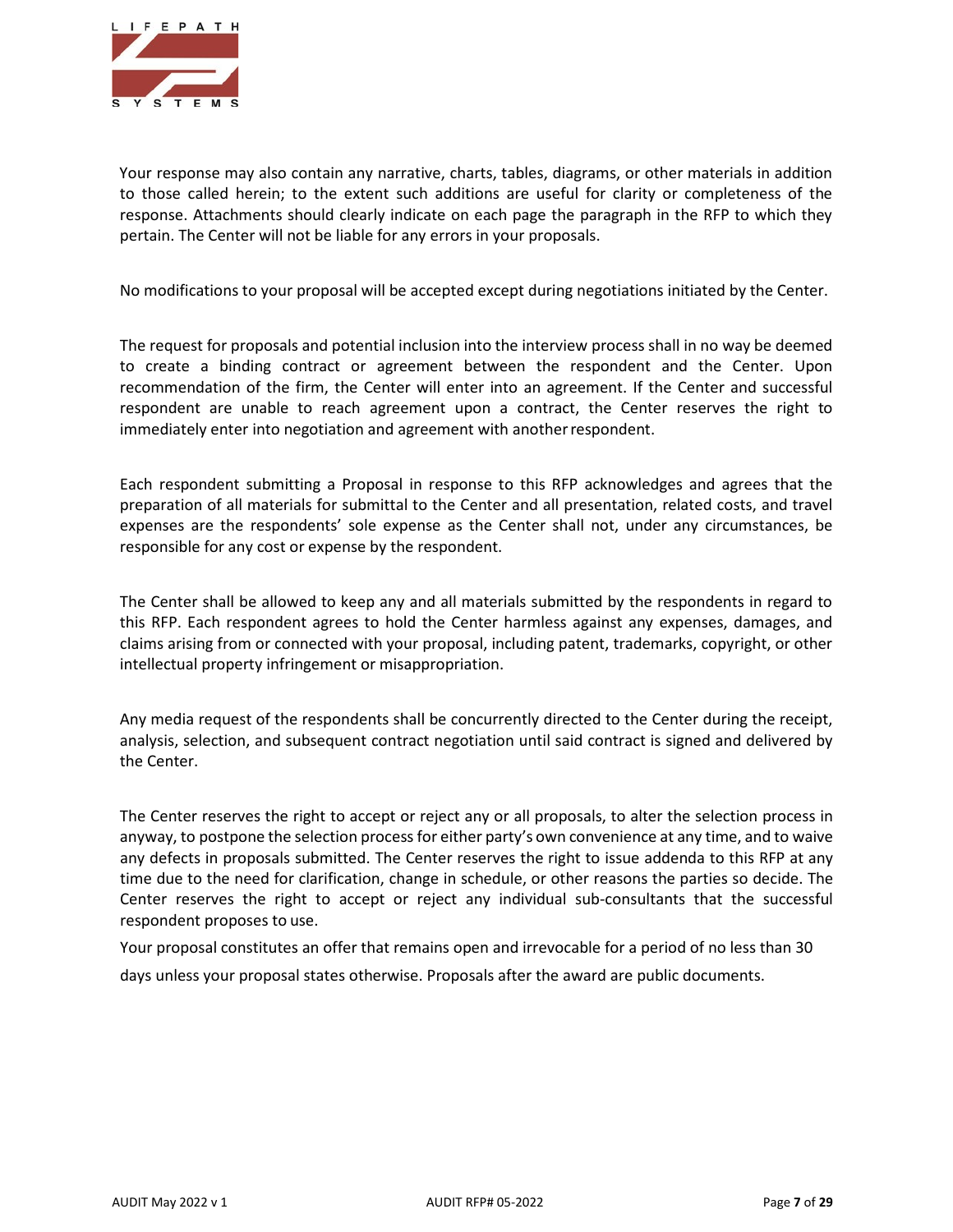

#### **Selection Criteria**

The Center will use a combination of criteria in the evaluation process, including, without limitation, overall qualifications, relevant experience The following criteria will be the basis on which firms will be selected for further consideration:

- 1. Specialized, appropriate license(s) for this type of project.
- 2. Demonstration of best value for the project.
- 2. Organizational chart and project team experience.
- 3. Current workload of firm's personnel vs. the Center's Project Timeline
- 4. Record of successfully completed projects without major legal problems.
- 5. Capabilities and proven experience in conducting audits for Centers of similar size (at least \$50 million in annual revenues).
- 6. Compliance with proposal format requirements.
- 7. Other factors that may be appropriate for the project.

The Center will review and create a short list of the number of firms to be interviewed. Those firms that are invited to interview will be expected to have the key project personnel available for presentation and interview between June 20-24, 2022 Times for individual interviews will be announced later but respondents will tentatively be provided a block of 30 minutes for presentation and questions. Representatives for the Center will be in attendance for the interviews. Interviews will be conducted virtually, unless otherwise stated by the Center. The Center's representatives will recommend the successful respondent and will award a contract at or after the regularly scheduled Board of Trustees meeting on June 30, 2022.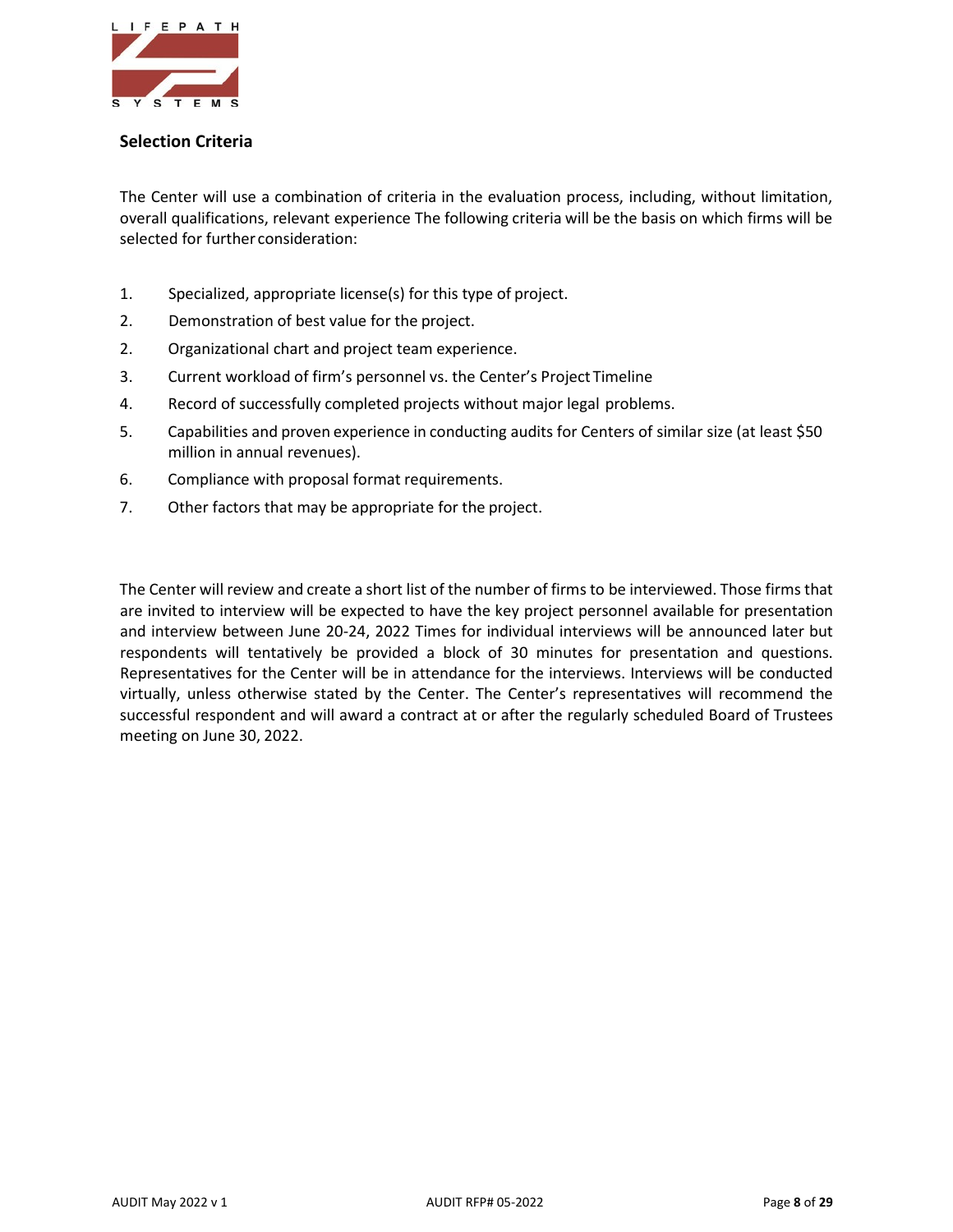

#### **Assurances, Certifications, Exhibits and Attachments**

Vendor must submit the Assurance and Certifications and all Attachments requested, to include:

Vendor will submit a copy of their standard contract, along with proposal. Label this **(Attachment A.)**

Signature Page **(Attachment B)** Resident/Non-Resident Certification **(Attachment C)** Assurances Document **(Attachment D)** Conflict of Interest Questionnaire **(Attachment E)** Vendor shall review **Texas Administrative Code §412.54(c)** and provide a written response signed by Authorized Individual **(Attachment F)** Vendor shall review **Texas Health and Safety Code §250.006** and provide a written response signed by Authorized Individual **(Attachment G)** Form W-9 **(Attachment H)** Lobbying Certification **(Attachment I)**  Deviation Form **(Attachment J)** 

#### **Questions or Inquires**

All questions must be submitted electronically no later than 4:00 pm on June 10, 2022

LifePath Systems Willy Villavicencio, Purchasing Manager Email: [wvillavicencio@lifepathsystems.org](mailto:wvillavicencio@lifepathsystems.org)

\*\*\*\*\*\*\*

**Copyright © 2022 LifePath Systems Prepared and distributed by the LifePath Systems Purchasing Department**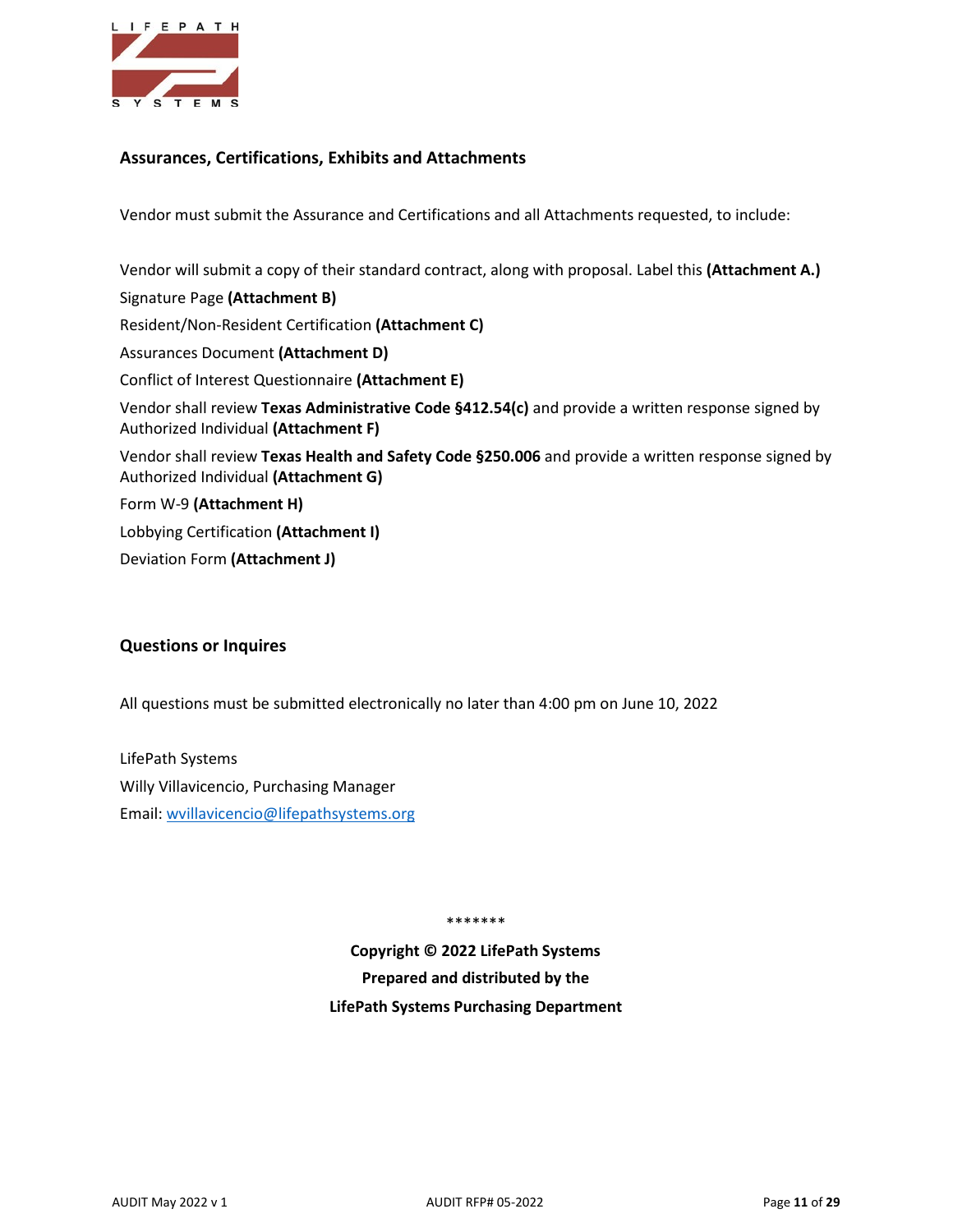

## **ATTACHMENT B SIGNATURE PAGE**

**The attached proposal application is being submitted in response to the Annual Financial and Compliance Audit AUDIT-RFP# 05-2022. The proposal is a firm offer and shall remain an open offer, valid for one hundred and eighty (120) days from the date of this document.**

**LifePath in its sole and absolute discretion shall have the right to award contracts for any or all materials listed in each proposal, shall have the right to reject any and all proposals and shall not be bound to accept the lowest proposal and shall be allowed to accept the total proposal of any one vendor. I understand that this proposal will be reviewed and evaluated according to the procedures indicated in this RFP.**

| Authorized Signature         | <b>Company Name</b>   |
|------------------------------|-----------------------|
| <b>Typed or Printed Name</b> | <b>Street Address</b> |
| Title                        | City, State, Zip Code |
| <b>Telephone Number</b>      | <b>Fax Number</b>     |
| Email                        |                       |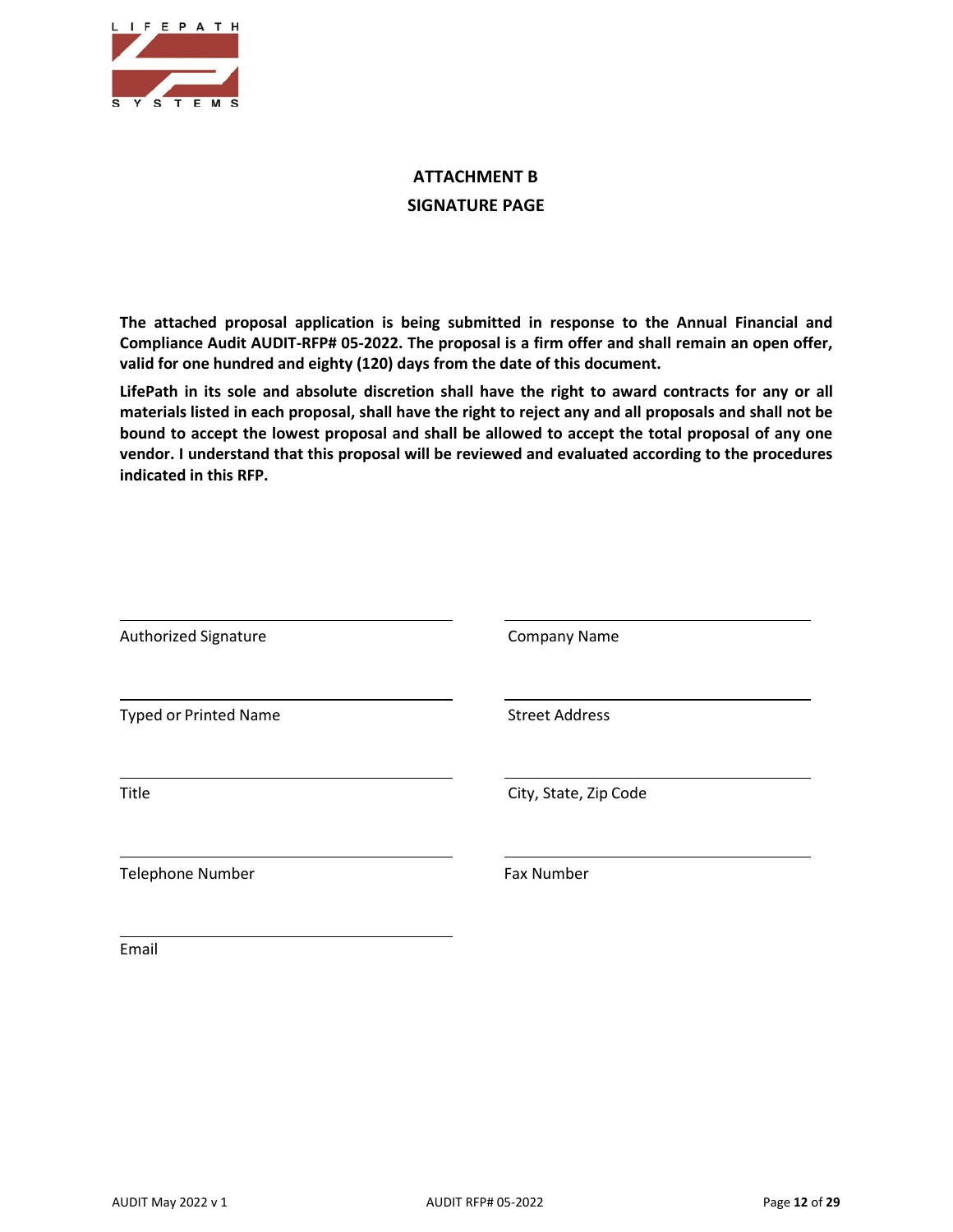

### **ATTACHMENT C**

#### **RESIDENT/NON-RESIDENT CERTIFICATION**

Contractor must answer the following questions in accordance with the Texas Government Code §2252.002, as amended:

A. Is the Contractor that is making and submitting this bid a "resident Contractor" or a "non-resident Contractor"?

Answer: Resident Contractor Mon-resident Contractor

(1) Texas Resident Contractor - A Contractor whose principal place of business is in Texas and includes a Contractor whoseultimate parent company or majority owner has its principal place of business in Texas.

(2) Nonresident Contractor - A Contractor who is not a Texas Resident Contractor.

B. If the Contractor is a "Non-resident Contractor", does the state in which the Nonresident Contractor's principal place of business is located have a law requiring a Nonresident Contractor of that state to bid a certain amount or percentage under the bid of a Resident Contractor of that state in order for the nonresident Contractor of that state to be awarded a contract on his bid in such state?

Answer: Yes No Which state?

C. If the answer to Question B is "yes", then what amount or percentage must a Texas Resident Contractor bid under the bid price of a Resident Contractor of that state in order to be awarded a contract on such bid in saidstate?

Answer: <u>with a series of the series of the series of the series of the series of the series of the series of the series of the series of the series of the series of the series of the series of the series of the series of </u>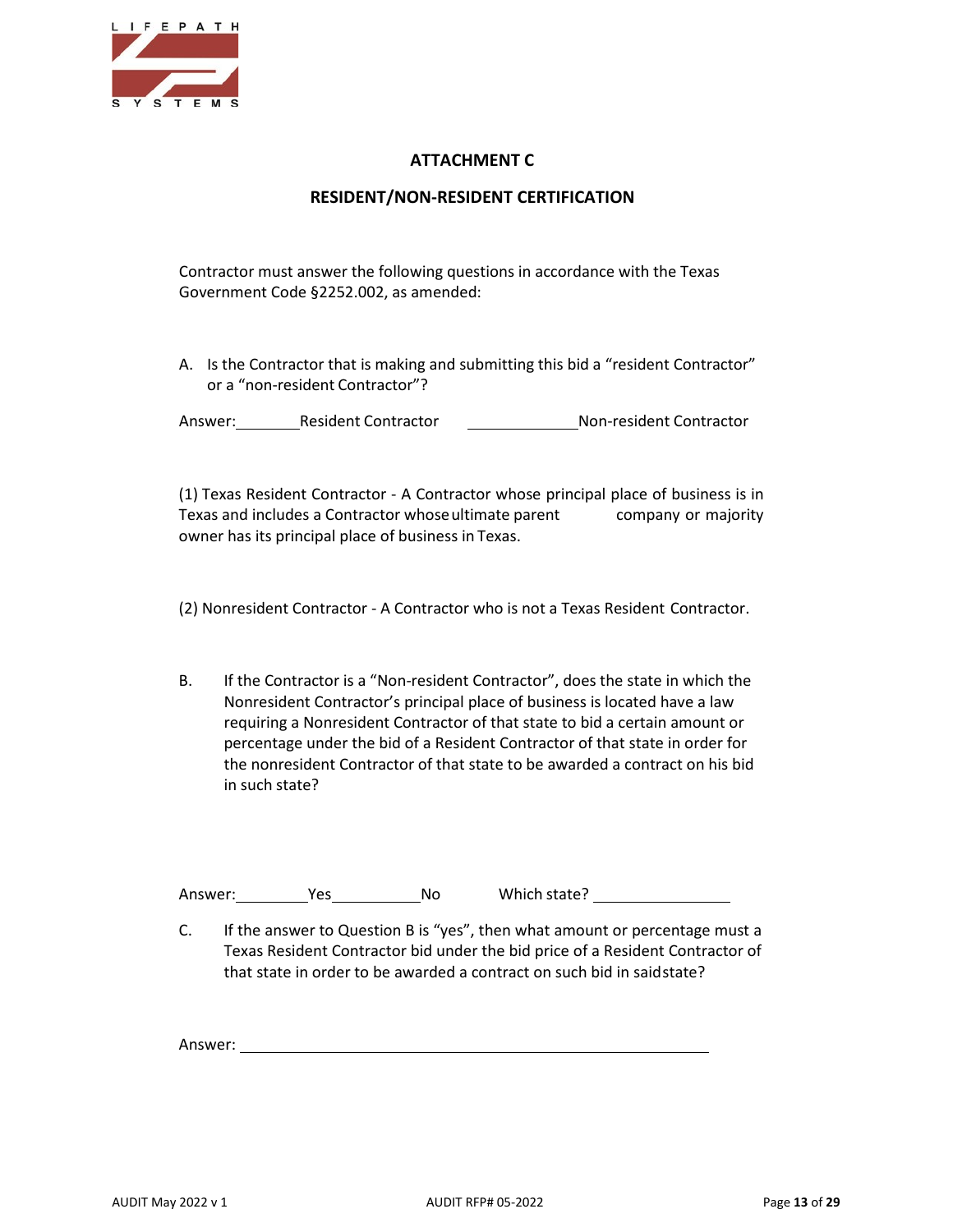

## **ATTACHMENT D ASSURANCES DOCUMENT**

The firm assures the following:

- 1. All addenda and attachments to the RFP as distributed by the Local Authority and designated by the checklist have been received.
- 2. No attempt has been or will be made by the firm to induce any person or firm to submit or not to submit a Proposal, unless so described in its Proposal.
- 3. The firm does not discriminate in its services or employment practices on the basis of race, color, genetic information, religion, sex, national origin, disability, veteran status, orage.
- 4. All cost and pricing information is reflected in the RFP response documents orattachments.
- 5. The firm accepts the terms, conditions, criteria, and requirements set forth in theRFP.
- 6. The firm accepts the Center's right to cancel the RFP at any time prior to Contract award.
- 7. The firm accepts the Local Authority's right to alter the timetables for procurement that are set forth in the RFP.
- 8. The Proposal submitted by the firm has been arrived at independently without consultation, communication, or agreement for the purpose of restricting competition.
- 9. Unless otherwise required by law, the information in the Proposal submitted by the firm has not been knowingly disclosed by the firm to any other firm prior to the notice of intent to award.
- 10. No claim will be made for payment to cover costs incurred in the preparation of the submission of the Proposal or any other associated costs.
- 11. Local Authority has the right to complete background checks and verify information.
- 12. The individual(s) signing this document and any Contract awarded to firm is authorized to legally bind the firm.
- 13. No employee of the Local Authority and no member of the Local Authority's Board will directly or indirectly receive any pecuniary interest from an award of the proposed Contract to firm. If the firm is unable to make the affirmation, then the firm must disclose any knowledgeof such interests. See Attachment F.
- 14. The firm is not currently held in abeyance or barred from the award of a federal or state contract.
- 15. The firm is not currently delinquent in its payments of any franchise tax or state tax owed to the state of Texas, pursuant to Texas Business Corporation Act, Texas Civil Statutes) Article 2.45.
- 16. The firm shall disclose whether any of the directors or personnel of Proposer has either been an employee or a trustee of Local Authority within the past two (2) years preceding the date of submission of the Proposal. If such employment has existed, or at term of office served, the Proposal shall state in an attached writing the nature and time of the affiliations as defined. See Attachment F.
- 17. The firm shall identify in an attached writing any trustee or employee of Local Authority who has a financial interest in the firm or who is related within the second degree by consanguinity or affinity to a person having such financial interest. Such disclosure shall include a complete statement of the nature of such financial interest and the relationship, if applicable. See Attachment F.
- 18. No former employee or officer of the Local Authority directly or indirectly aided or attempted to aid in procurement of firm'sservice.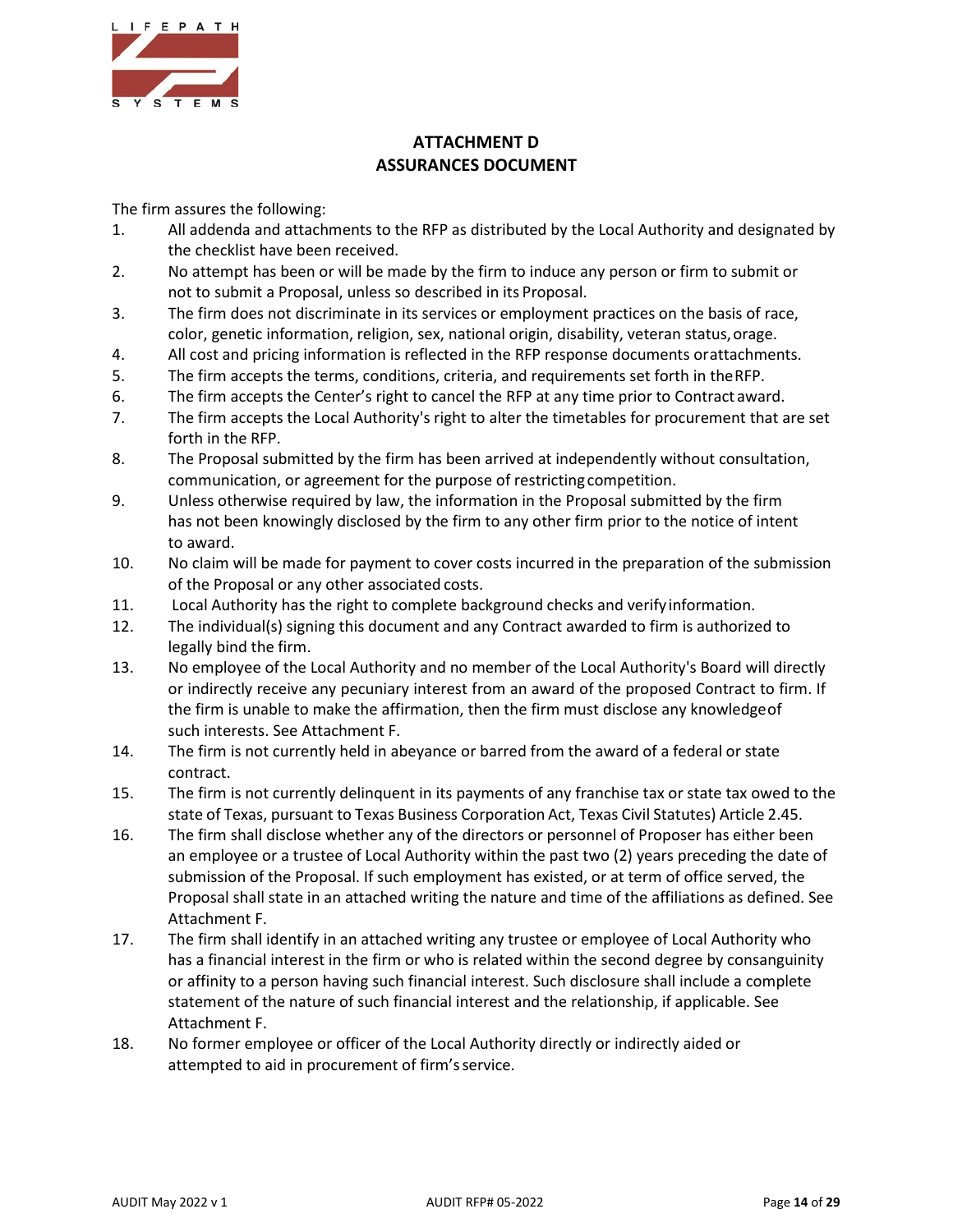

- 19. The firm shall disclose in an attached writing the name of every Local Authority employee and/or member of Local Authority's board with whom the firm is doing business or has done business during the 365-day period immediately prior to the date on which the Proposal is due. Failure to include such a disclosure will be a binding representation by firm that the natural person executing the Proposal has no knowledge of any key persons with whom the firm is doing business or has done business during the 365 day period prior to the immediate date on which the Proposal is due. See Attachment F.
- 20. Under Section 231.006, Family Code, the vendor, or applicant certifies that the individual or business entity named in this contract, bid, or application is not ineligible to receive the specified grant, loan, or payment and acknowledges that this contract may be terminated, and payment may be withheld if this certification is inaccurate. For purposes of the foregoing sentence, "vendor or applicant" shall mean firm; contract, bid or application shall mean the Proposal; and 'this contract" shall mean any Contract awarded to the Successfulfirm(s).

Signature of Applicant or Applicant's Authorized Representative **Date** Date

Printed Name

Title (if applicable)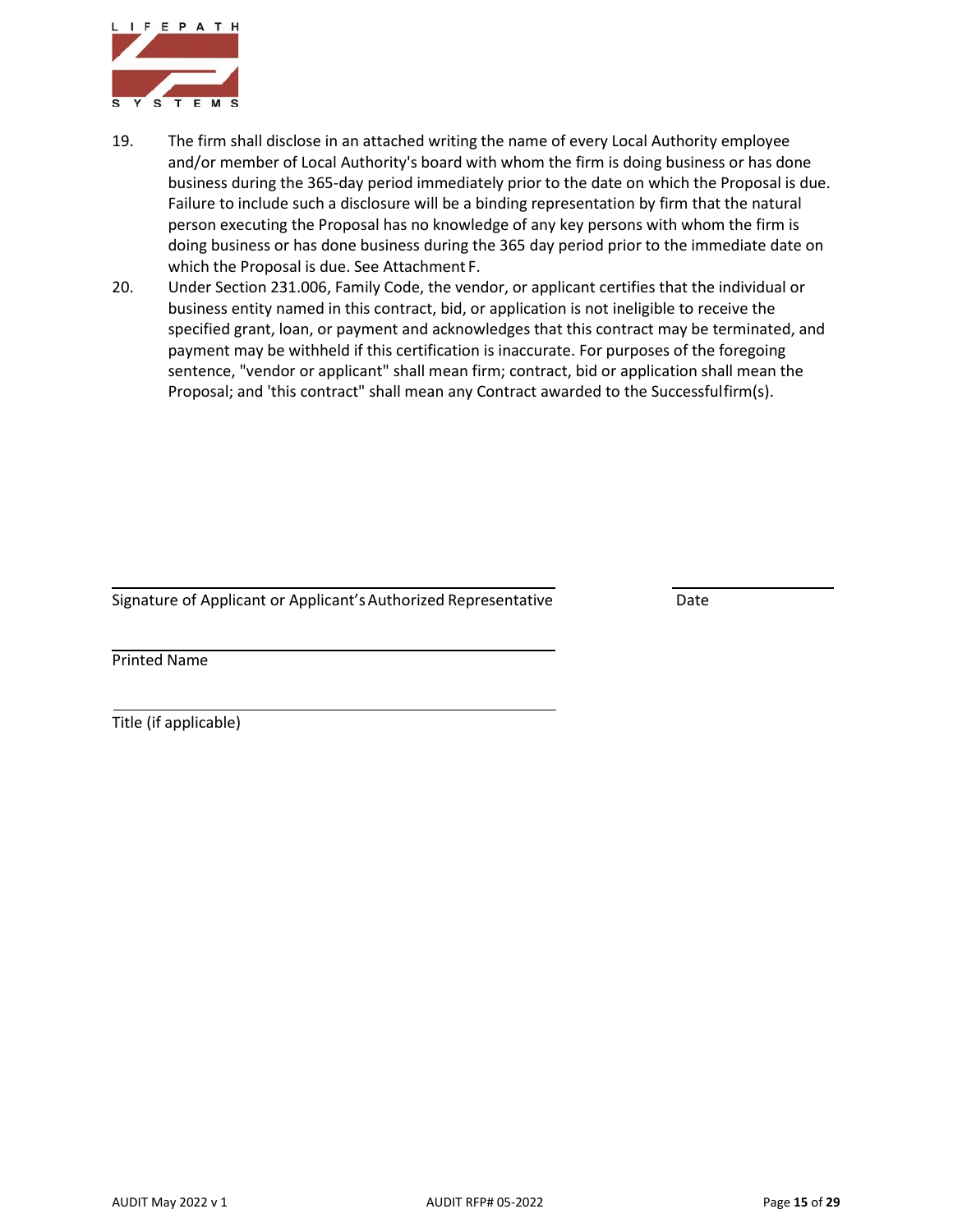

#### **ATTACHMENT E CONFLICT OF INTEREST QUESTIONNAIRE**

## **Please retrieve CIQ Form from the following website: https[://www.ethics.state.tx.us/data/forms/conflict/CIQ.pdf](http://www.ethics.state.tx.us/data/forms/conflict/CIQ.pdf)** (Attach completed CIQ Form as part of your proposal)

*A signature is required in Box 7 regardless of any other entry on the form.*

**ATTACHMENT F DISCLOSURE OF KINSHIP Pursuant to the** Texas Administrative Code §412.54(c)

### **ATTACHMENT G NOTICE OF FELONY CONVICTION Pursuant to the** Texas Health and Safety Code §250.006

**ATTACHMENT H FORM W-9 REQUEST FOR TAXPAYER IDENTIFICATION NUMBER AND CERTIFICATION Vendors are to complete a W-9 Form and submit with Proposal Documents.**

<http://www.irs.gov/pub/irs-pdf/fw9.pdf>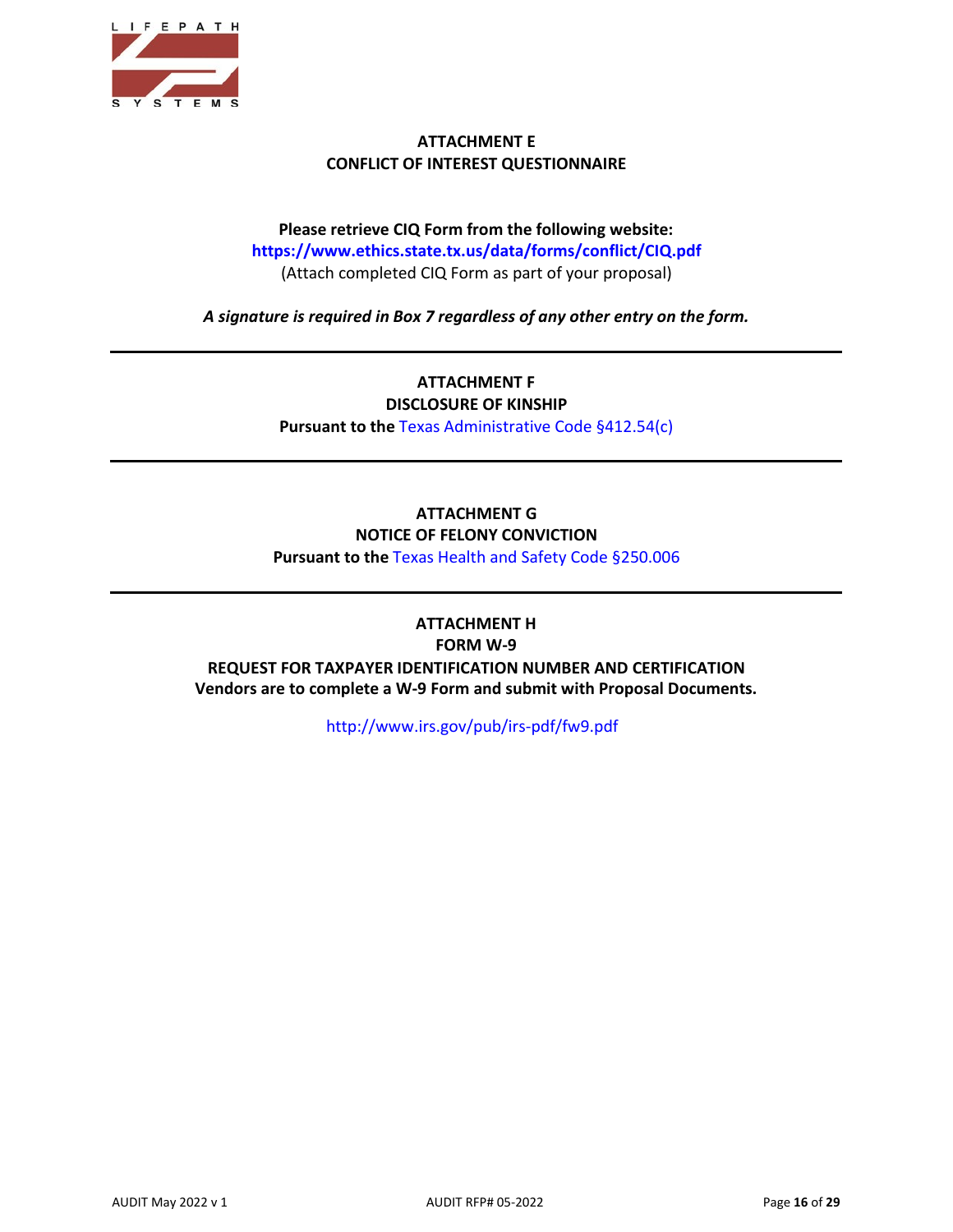

## **ATTACHMENT I LOBBYINGCERTIFICATION**

The undersigned certifies, to the best of his or her knowledge and belief that:

1) No federal appropriated funds have been paid or will be paid, by or on behalf of the undersigned, to any person for influencing or attempting to influence an officer or an employee of any agency, a member of Congress, an officer or employee of Congress, or an employee of a member of Congress in connection with the awarding of any federal contract, the making of any federal grant, the making of any federal loan, the entering into of any cooperative agreement, and the extension, continuation, renewal, amendment, or modification of any federal contract, grant, loan, or cooperative agreement.

2) If any funds other than federal appropriated funds have been paid or will be paid to any person for influencing or attempting to influence an officer or employee of any agency, a member of Congress an officer or employee of Congress or an employee of a member of Congress in connection with this federal contract, grant, loan, or cooperative agreement, the undersigned shall complete and submit Standard Form LLL, "Disclosure Form to Report Lobbying," in accordance with itsinstructions.

3) The undersigned shall require that the language of this certification be included in the award documents for all sub awards at all tiers (including subcontracts, sub grants, and contracts under grants, loans and cooperative agreements) and that all sub recipients shall certify and discloseaccordingly.

**This certification is a material representation of fact upon which reliance was placed when this transaction was made or entered into. Submission of this certification is a prerequisite for making or entering into this transaction imposed by Section 1352, Title 31, U.S. Code. Any person who fails to file the required certification shall be subject to a civil penalty of not less than \$10,000 and not more than \$100,000 for each such failure.**

Signature Date Date of the Date of the Date of the Date of the Date of the Date of the Date of the Date of the Date of the Date of the Date of the Date of the Date of the Date of the Date of the Date of the Date of the Dat

Print Name of Authorized Individual

Title of Authorized Individual

Organization Name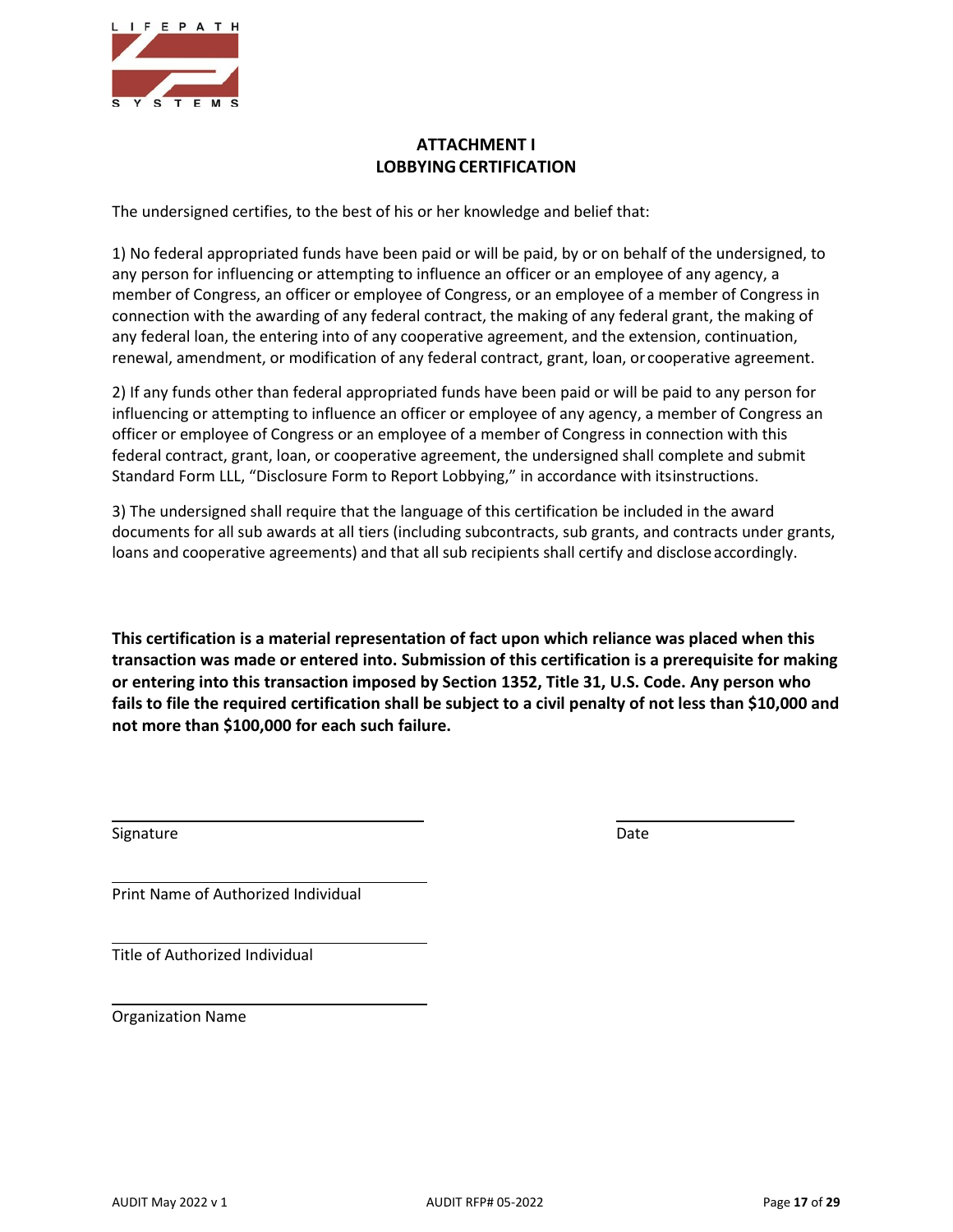

## **ATTACHMENT J DEVIATION FORM**

All deviations to this RFP must be noted on this sheet. In the absence of any entry on this Deviation Form, the prospective firm assures LifePath of their full agreement and compliance with the Specifications and Terms and Conditions.

Each response to this RFP shall contain a Deviation Form, which states the prospective Vendor's commitment to the provisions of the RFP. An individual authorized to execute contracts must sign the Deviation Form. Any exceptions taken to the terms and conditions identified in this Proposal must be expressly stated in the Deviation Form. Use an additional copy or page if needed.

## **THIS DEVIATION FORM MUST BE SIGNED AND SUBMITTED WITH THE RFP BY EACH PROSPECTIVE VENDOR/CONTRACTOR WHETHER THERE ARE DEVIATIONS LISTEDOR NOT. IF NO DEVIATIONS, NOTE: NONE**

| Reference<br>Specifications, Terms<br>and Conditions and<br>Page Number | Deviation |
|-------------------------------------------------------------------------|-----------|
|                                                                         |           |
|                                                                         |           |
|                                                                         |           |
|                                                                         |           |

Company Name

Authorized Signature **Date**